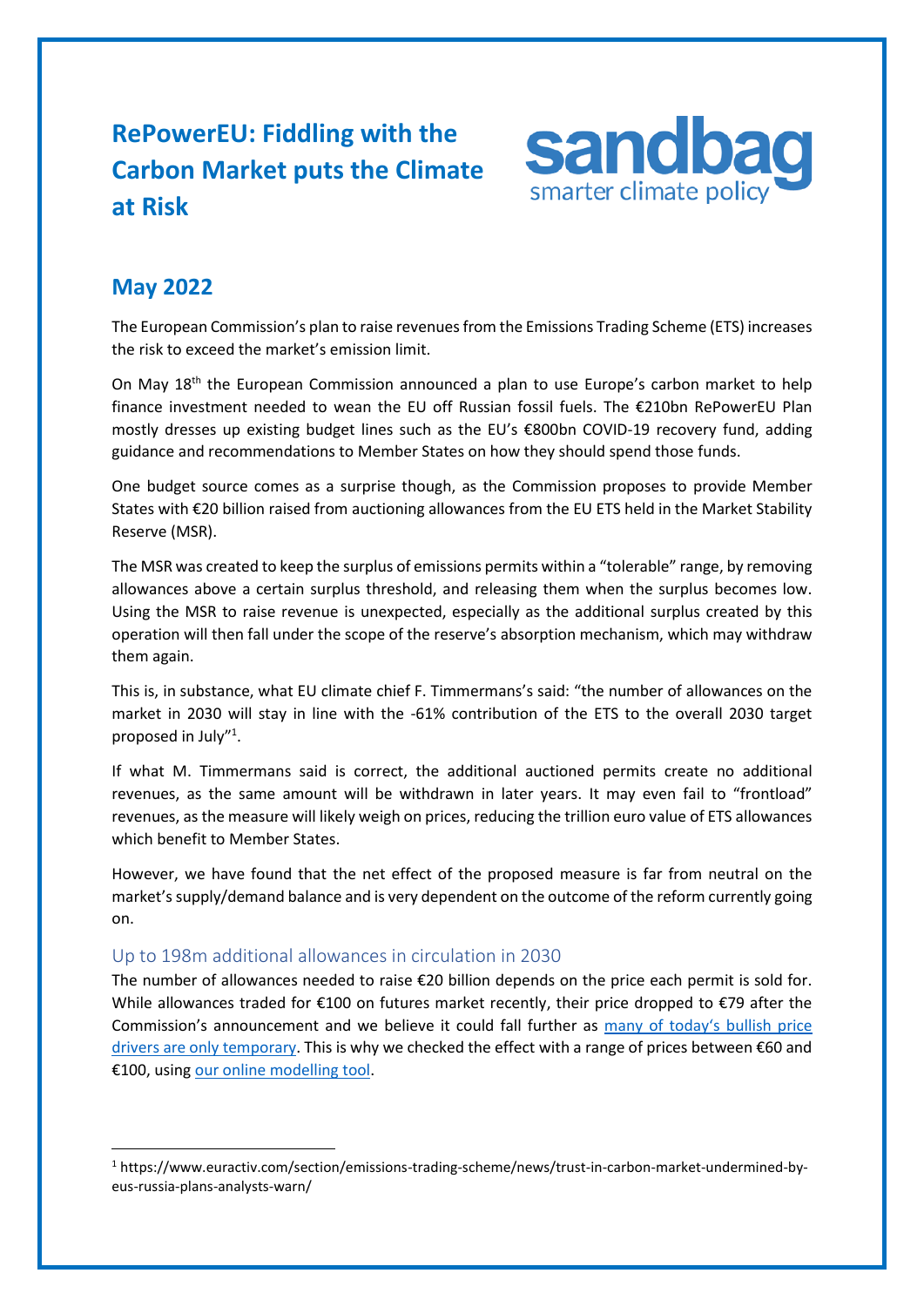The scenarios below represent different features of the market proposed by the European Commission (in July 2021) and the Parliament's ENVI Committee on 17th May (see last section).





The model runs show that, in most cases, the MSR only partly re-absorbs the permits added by RePowerEU. The EC's proposed measure results in up to 200m emissions permits being in circulation by 2030, which allow industries and airlines to exceed the scheme's emission limit by that date. When netting together the allowances in circulation and those still held in the MSR, up to 145m would be added by the EC's plan.

| Without RePowerEU 2024 |                                                 | 2025 | 2026 | 2027 | 2028 | 2029 | 2030 | 2024-2030 |
|------------------------|-------------------------------------------------|------|------|------|------|------|------|-----------|
| TNAC                   | 838                                             | 686  | 686  | 675  | 651  | 544  | 344  |           |
| <b>MSR withdrawals</b> | 292                                             | 180  | 3    |      |      |      |      | 476       |
| <b>MSR release</b>     | $\Omega$                                        |      |      |      |      |      |      |           |
|                        | MSR's net intake (withdrawal minus release) 476 |      |      |      |      |      |      |           |
|                        |                                                 |      |      |      |      |      |      |           |

#### **TNAC<sup>2</sup> and MSR's withdrawals and releases of EUAs (Scenario: €80/EUA, EC's cap and EC's MSR)**

| <b>RePowerEU</b>                                | 2024 | 2025 | 2026 | 2027 | 2028 | 2029 | 2030 | 2024-2030 |
|-------------------------------------------------|------|------|------|------|------|------|------|-----------|
| <b>TNAC</b>                                     | 921  | 825  | 853  | 835  | 797  | 689  | 488  |           |
| <b>MSR</b> withdrawals                          | 292  | 208  | 59   |      | 14   |      |      | 581       |
| <b>MSR</b> release                              | 83   | 83   | 83   | 0    |      |      |      | 250       |
| Incl. RePowerEU                                 | 83   | 83   | 83   | 0    |      |      |      |           |
| MSR's net intake (withdrawal minus release) 331 |      |      |      |      |      |      |      |           |

<sup>&</sup>lt;sup>2</sup> According to EC's Proposal, the Total Number of Allowances in Circulation (TNAC) includes the net demand from the aviation sector from 2024 onwards.